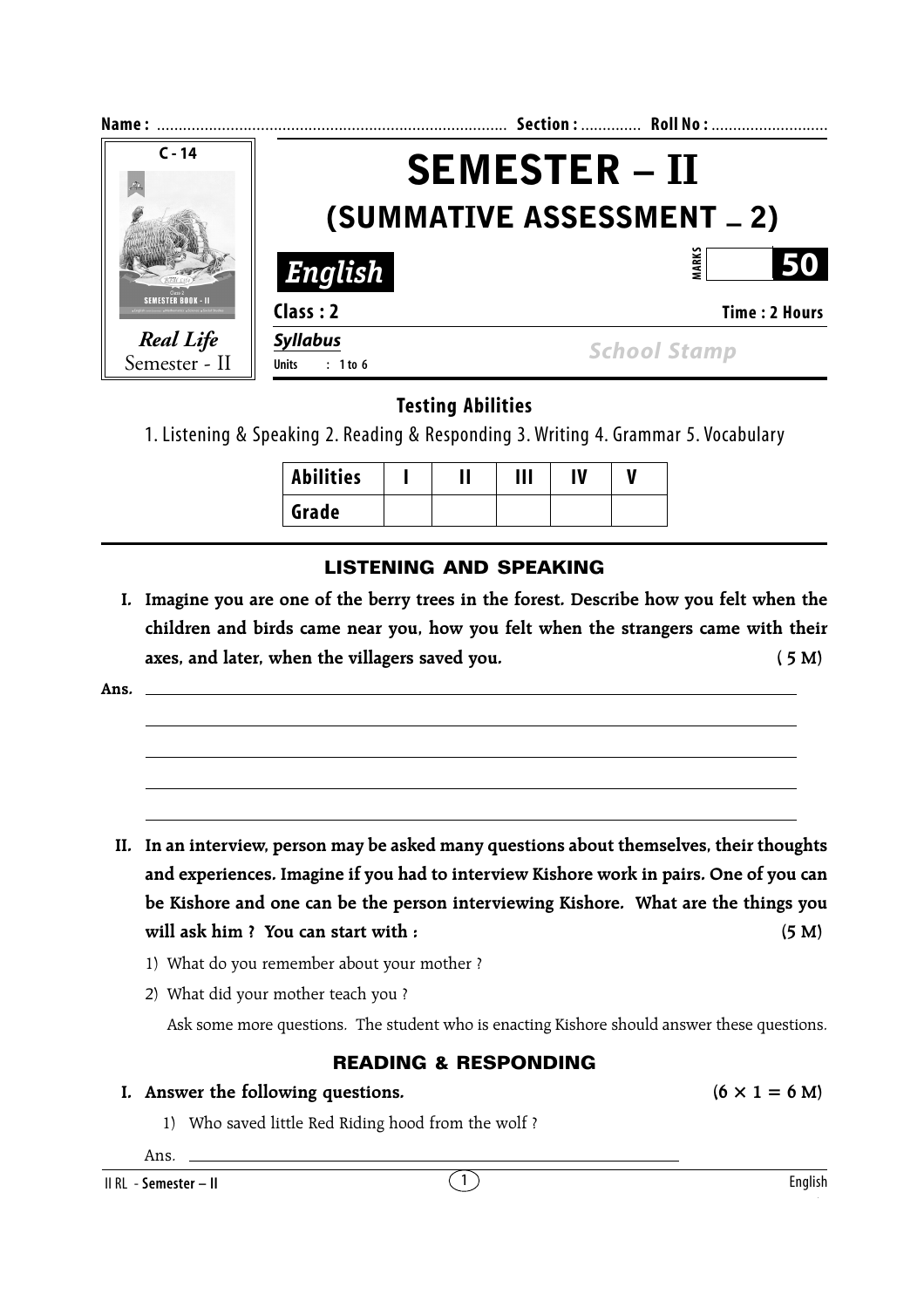|     |      | 2) Whom did Red Riding Hood meet in the woods?                                                                                                                                                                                       |                      |
|-----|------|--------------------------------------------------------------------------------------------------------------------------------------------------------------------------------------------------------------------------------------|----------------------|
|     | Ans. | <u> 1989 - Johann Harry Harry Harry Harry Harry Harry Harry Harry Harry Harry Harry Harry Harry Harry Harry Harry</u>                                                                                                                |                      |
|     |      | 3) How did Raman come back the next day to the court?                                                                                                                                                                                |                      |
|     | Ans. | <u> 1990 - Jan Alexander de Carlos de Carlos de Carlos de Carlos de Carlos de Carlos de Carlos de Carlos de Carlos </u>                                                                                                              |                      |
|     |      | 4) How were the trees helpful to the birds?                                                                                                                                                                                          |                      |
|     |      |                                                                                                                                                                                                                                      |                      |
|     |      | 5) What did Sohanlal tell Kishore to do?                                                                                                                                                                                             |                      |
|     |      |                                                                                                                                                                                                                                      |                      |
|     |      | 6) Do you think sohanlal was a good man?                                                                                                                                                                                             |                      |
|     | Ans. | <u> 1999 - Johann Harry Harry Harry Harry Harry Harry Harry Harry Harry Harry Harry Harry Harry Harry Harry Harry Harry Harry Harry Harry Harry Harry Harry Harry Harry Harry Harry Harry Harry Harry Harry Harry Harry Harry Ha</u> |                      |
| II. |      | State whether the following sentences are true or false.                                                                                                                                                                             | $(4 \times 1 = 4 M)$ |
|     |      |                                                                                                                                                                                                                                      |                      |
|     |      | 2) The lady's chin was like the point of a pin.                                                                                                                                                                                      |                      |
|     |      | 3) The lady purchased a guitar. $\frac{1}{2}$                                                                                                                                                                                        |                      |
|     |      | 4) The lady played tunes with her chin.                                                                                                                                                                                              |                      |
|     |      | WRITING                                                                                                                                                                                                                              |                      |
|     |      | .1. Write five sentences about your mother. Why is she special ? How does she help you ? What                                                                                                                                        |                      |

**I.1. Write five sentences about your mother. Why is she special ? How does she help you ? What can make her happy ? What are her favourite things ? What does she do when you are sad ?(5M)**

**Ans.**

**II. In group of three, make a poster about five good habits. Write the habits in big letters.** Draw pictures around it. Show your poster to your classmates.  $(5 \times 1 = 5 \text{ M})$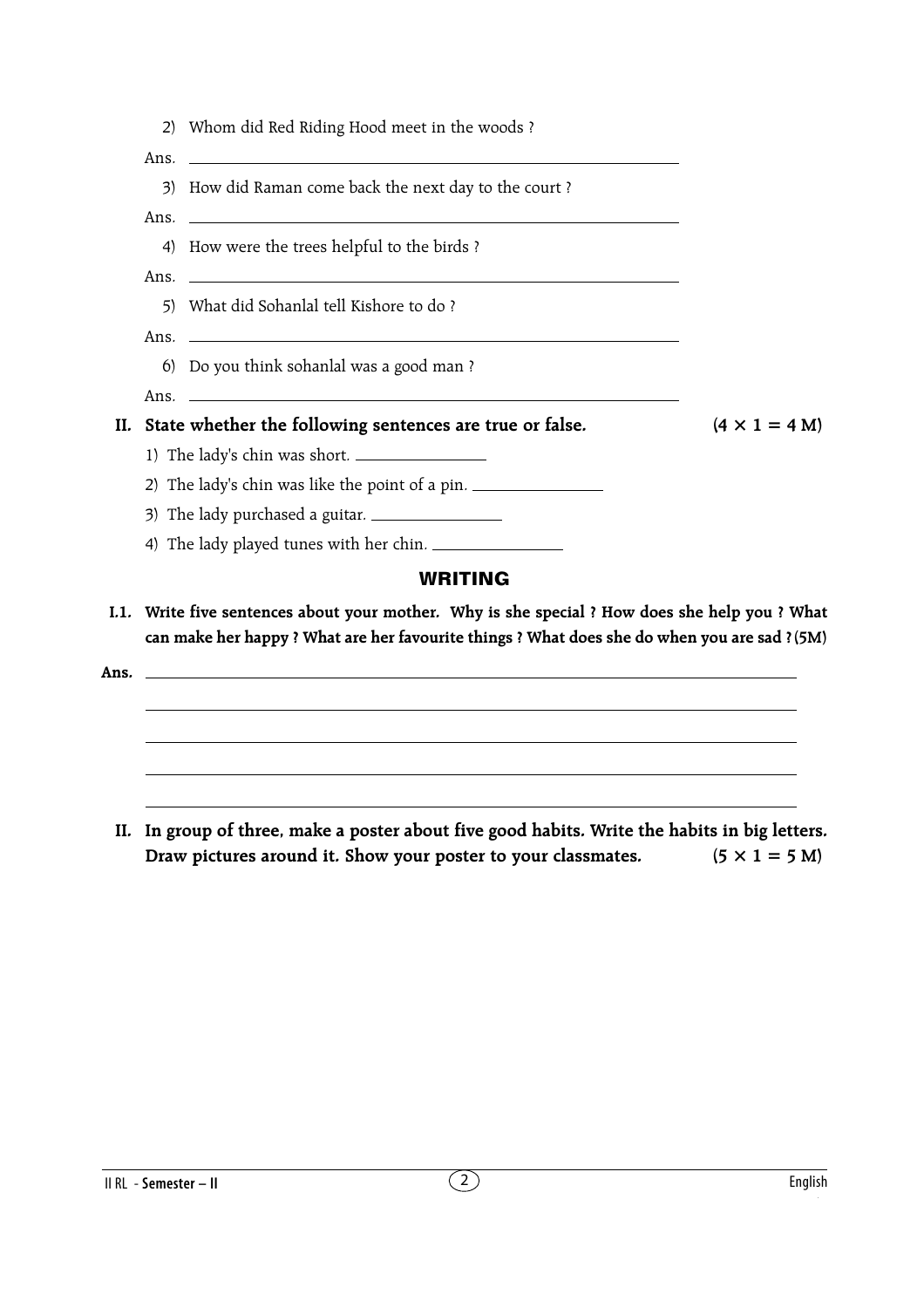## **GRAMMAR**

|      |                                            | I. Pick the correct preposition given in the brackets.                 |            | $(4 \times \frac{1}{2} = 2 M)$         |
|------|--------------------------------------------|------------------------------------------------------------------------|------------|----------------------------------------|
|      |                                            | 1) We are sitting (in, at) the lawn.                                   |            |                                        |
|      | 2) Ria gets up $(at, on)$ 6 a.m.           |                                                                        |            |                                        |
|      | 3) Mother brought chocolates (to, for) me. |                                                                        |            |                                        |
|      |                                            | 4) The river is flowing (on, under) the bridge.                        |            |                                        |
| II.  |                                            | Fill in the blanks with 'has' or 'have'                                |            | $(6 \times \frac{1}{2} = 3 \text{ M})$ |
|      |                                            | 1) Hyderabad _______________ many old buildings.                       |            |                                        |
|      |                                            |                                                                        |            |                                        |
|      |                                            | 3) A tiger _________________ four legs.                                |            |                                        |
|      |                                            | 4) A deer ______________ horns.                                        |            |                                        |
|      |                                            | 5) We _________________ to work hard.                                  |            |                                        |
|      |                                            | 6) They ____________________ come on time.                             |            |                                        |
| III. |                                            | Complete the sentences using 'these', 'some' and 'any'.                |            | $(5 \times 1 = 5 \text{ M})$           |
|      |                                            | 1) Has he any rulers ? Has he any pens ?                               |            |                                        |
|      |                                            | He has _____________ rulers but he does not have _____________ pens.   |            |                                        |
|      |                                            | 2) Has he any apples ? Has he any oranges ?                            |            |                                        |
|      |                                            | He has ______________ apples but does not have ______________ oranges. |            |                                        |
|      |                                            | 3) Has he any books ? Has he any rubbers ?                             |            |                                        |
|      |                                            | He ______________ but ________                                         |            |                                        |
|      |                                            | 4) Has she any flowers ? Has she any stickers ?                        |            |                                        |
|      |                                            | She ________________ but _____________                                 |            |                                        |
|      |                                            | 5) Has he any bottles ? Has he any cups ?                              |            |                                        |
|      |                                            | He _____________ but ____________                                      |            |                                        |
|      |                                            | <b>VOCABULARY</b>                                                      |            |                                        |
| I.   |                                            | Fill in the blanks with 'in' to make new words.                        |            | $(6 \times \frac{1}{2} = 3 \text{ M})$ |
|      | 1) $Ch$ __                                 | 2) $-$ sect                                                            | 3) $K = d$ |                                        |
|      | 4) M $-$ t                                 | 5) Pumpk <sub>——</sub>                                                 | 6) L a $-$ |                                        |
|      | II RL - Semester - II                      | $\binom{3}{ }$                                                         |            | English                                |